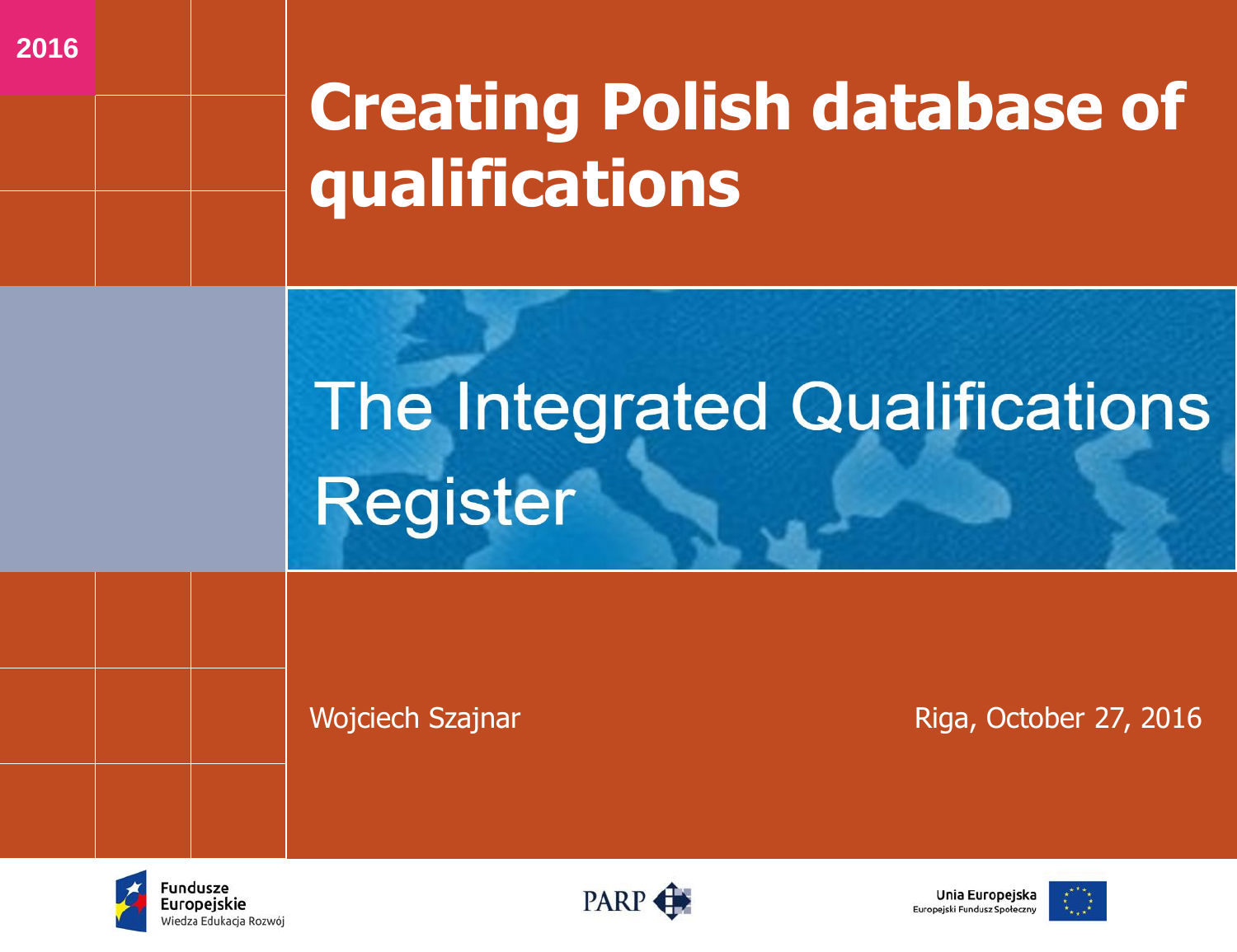

Wiedza Edukacja Rozwój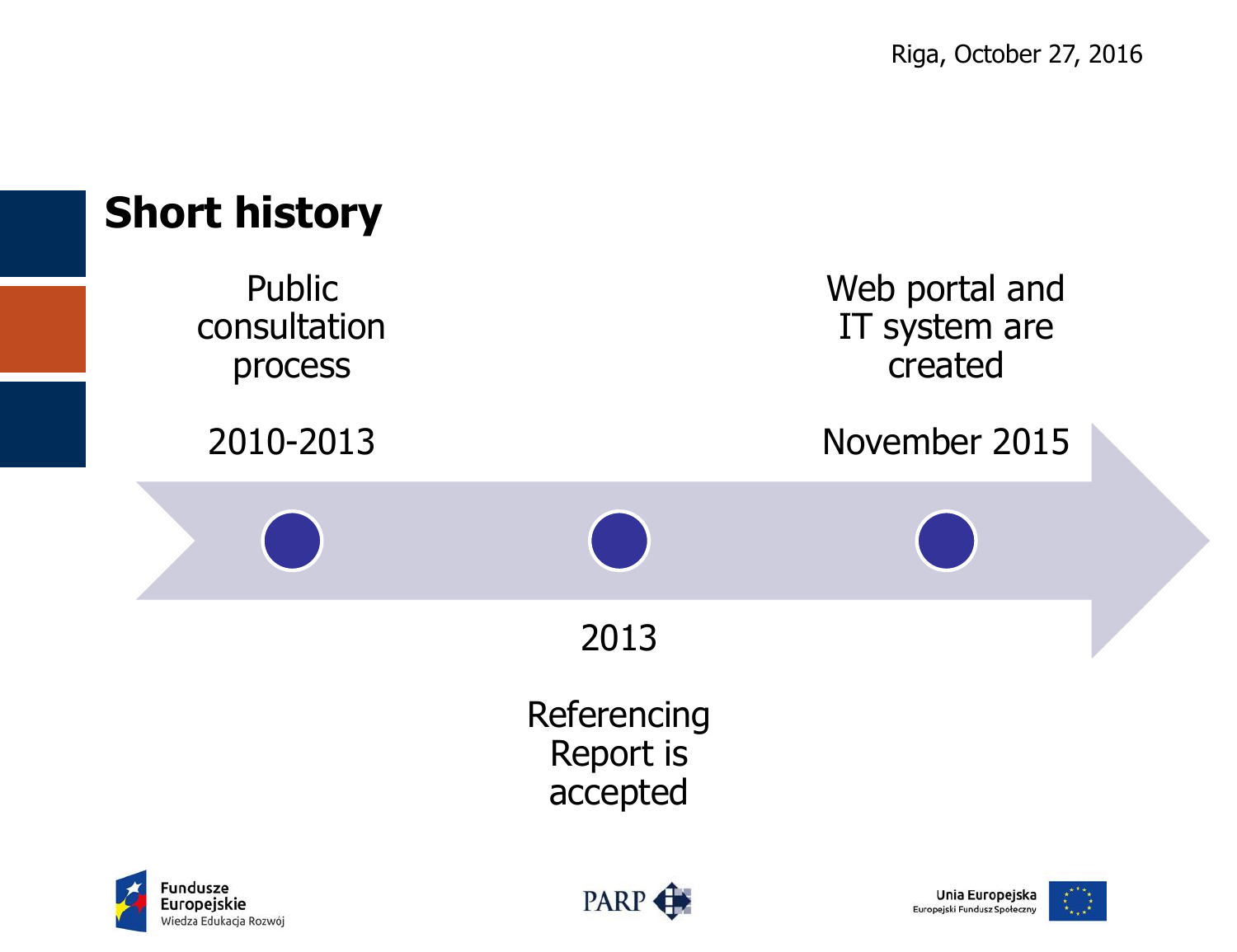







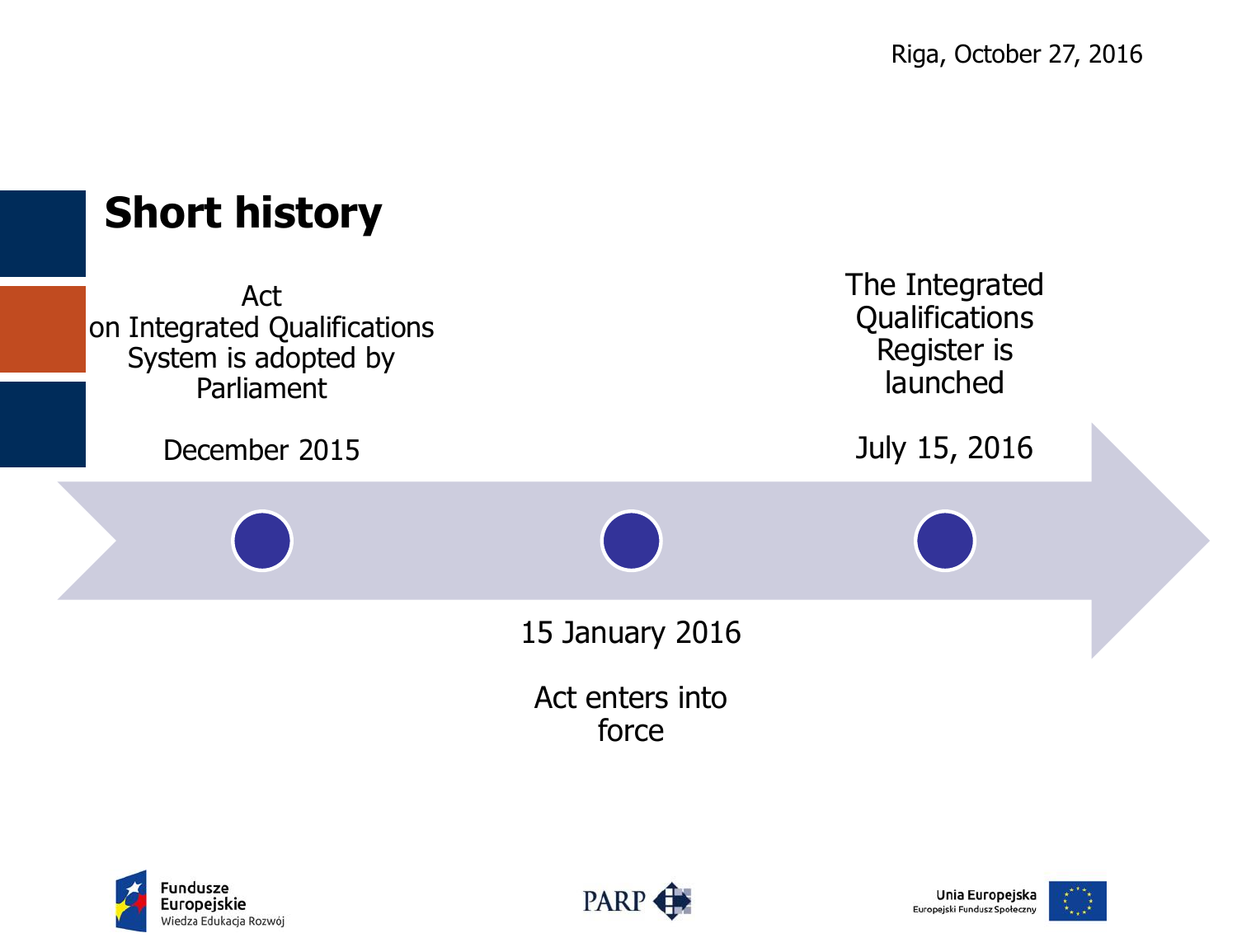#### **Institutions involved in the System**

#### Ministry of **National** Education

Polish Agency for **Enterprise Development** 

**Educational** Research **Institute** 







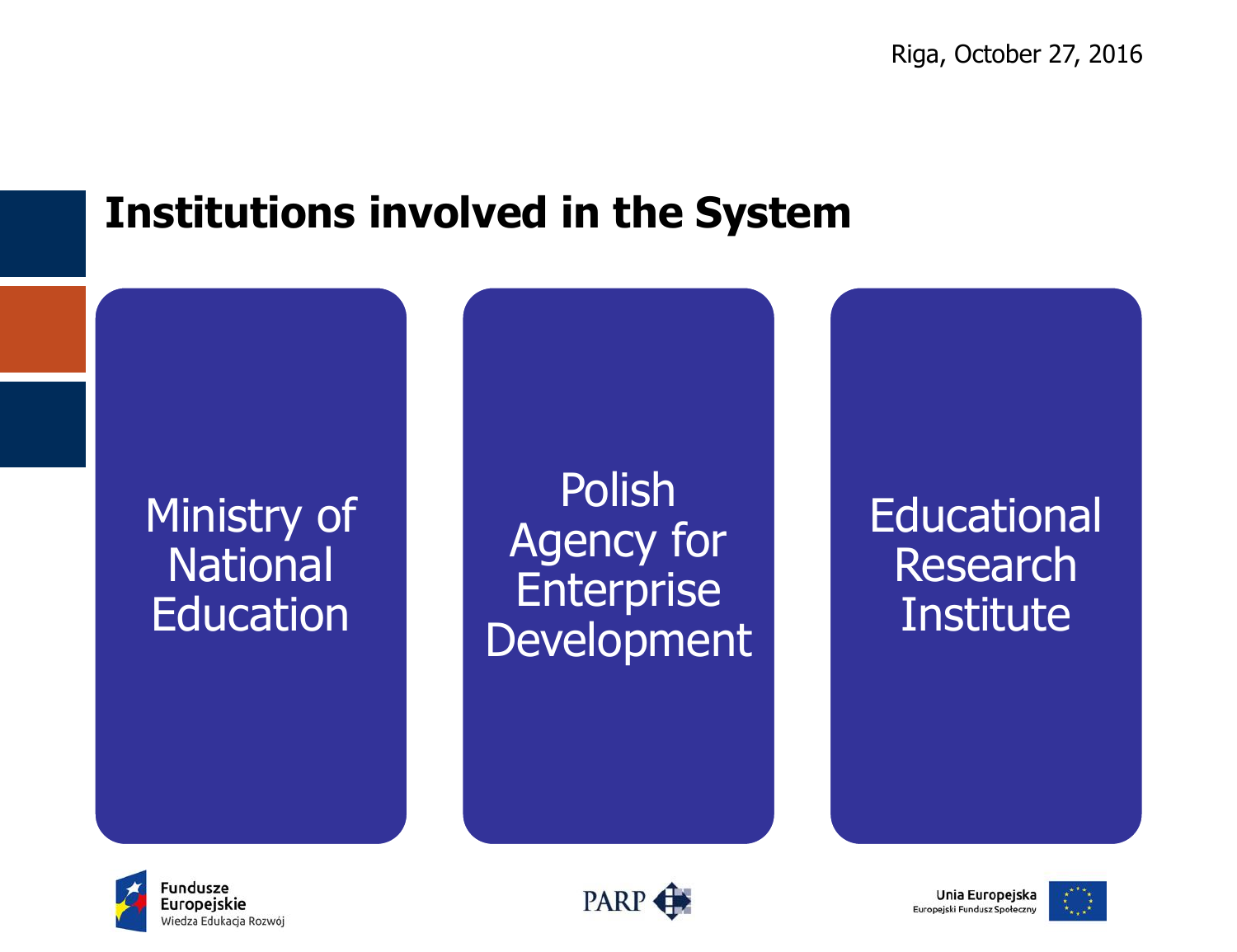### **Main functionalities of the Register**

### **Viewing qualifications Applying for qualifications**

- On-line Register
- **Publically accessible** 
	- **Login is necessary only** when applying, not required to view the description of qualifications
- All applications are proceeded on-line
- **Norkflow system included**
- Communication through IT system





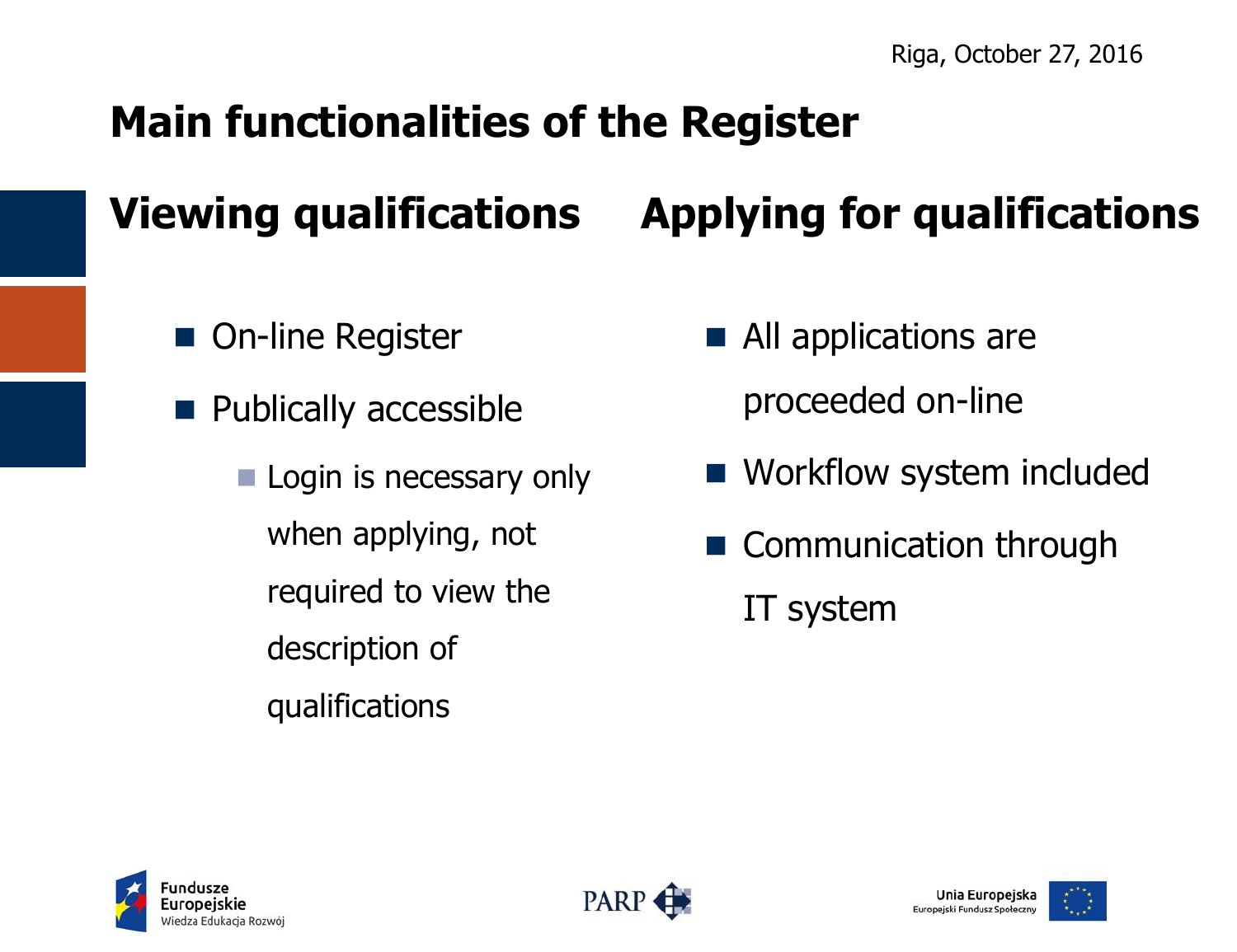### **Types of qualifications in the Register**

# Full

### • Included under the Act since July 15, 2016

# Partial

### • Included at the application







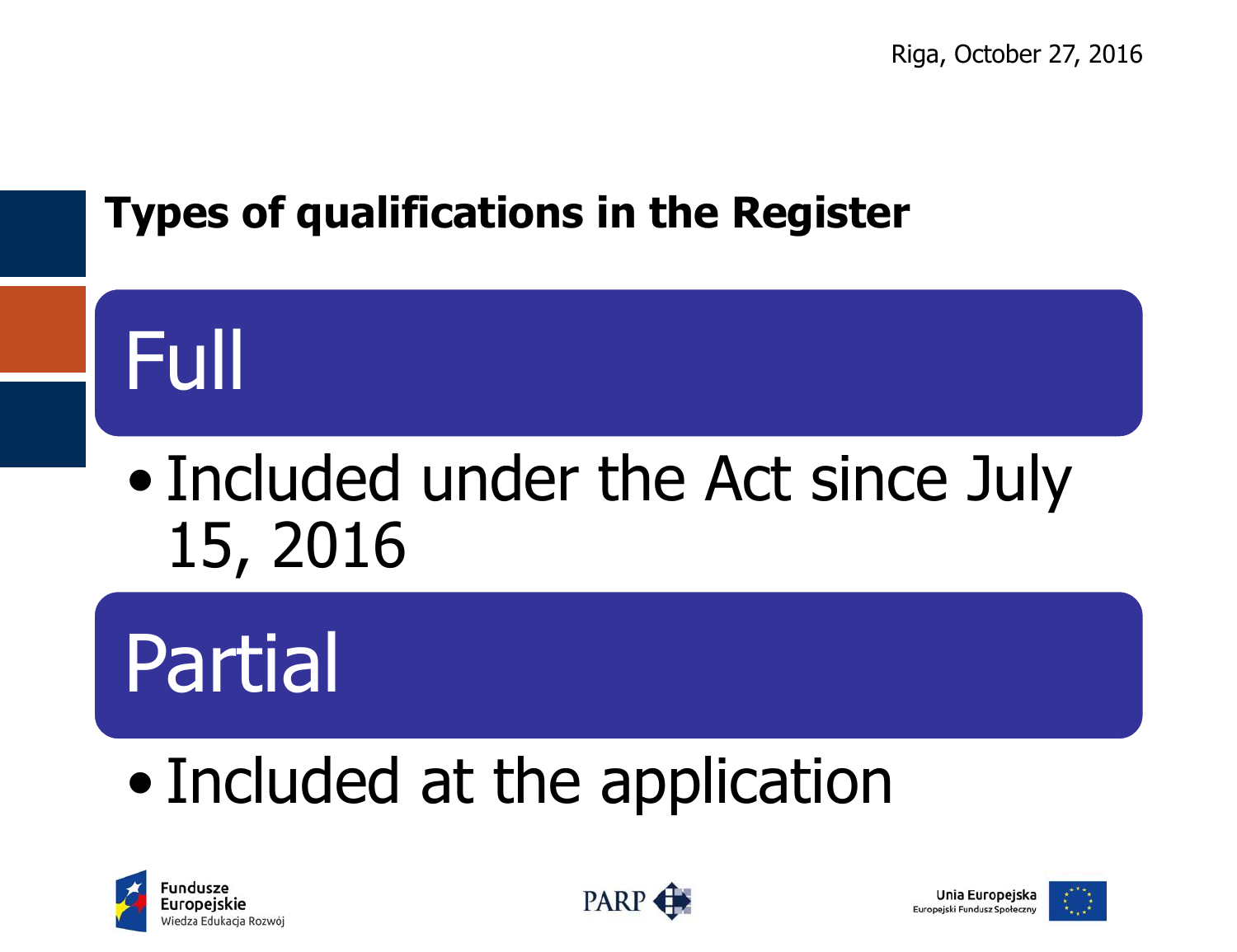#### **The inclusion process**

Europeiskie

Wiedza Edukacja Rozwój



**PARP** 



Unia Europeiska

Europejski Fundusz Społeczny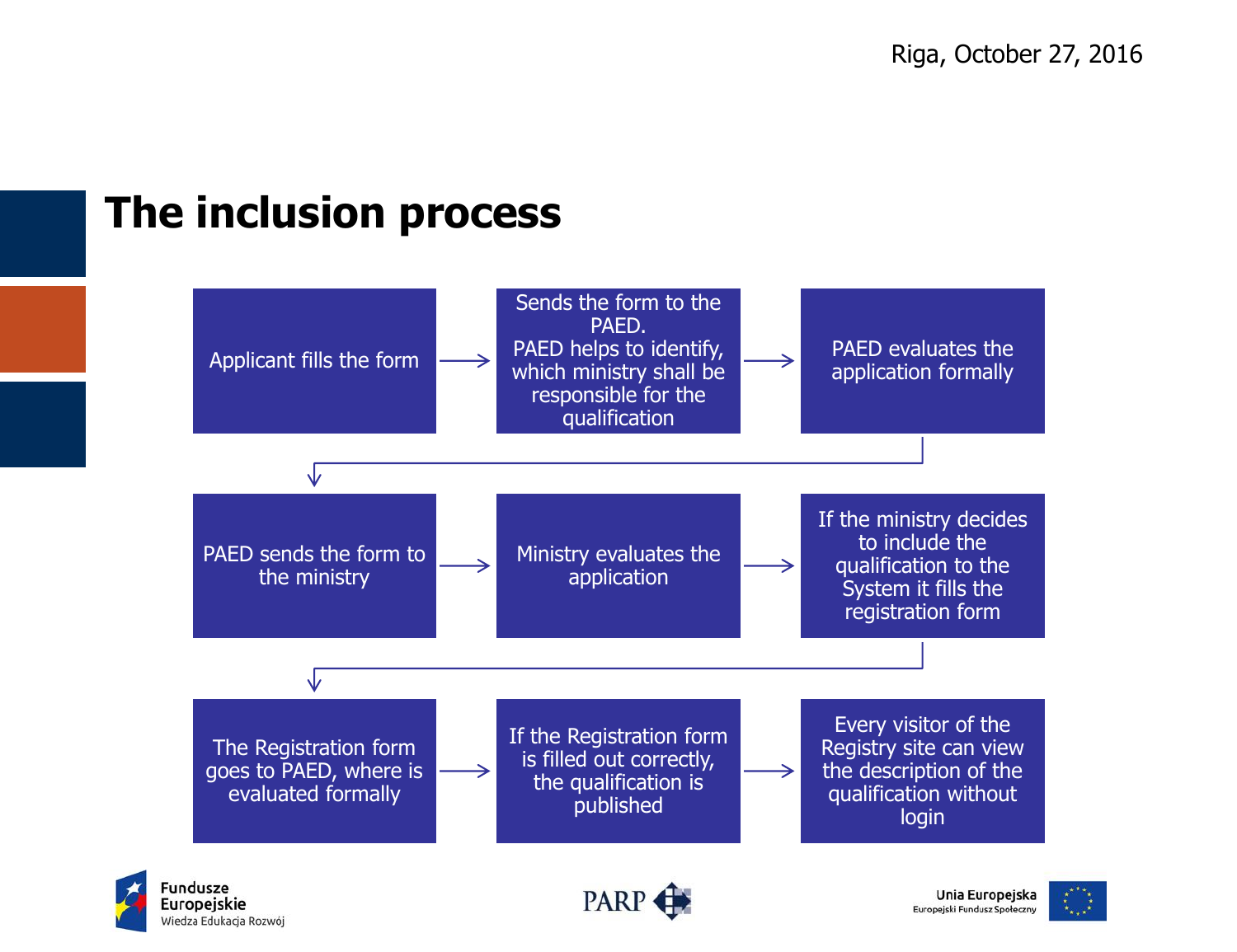